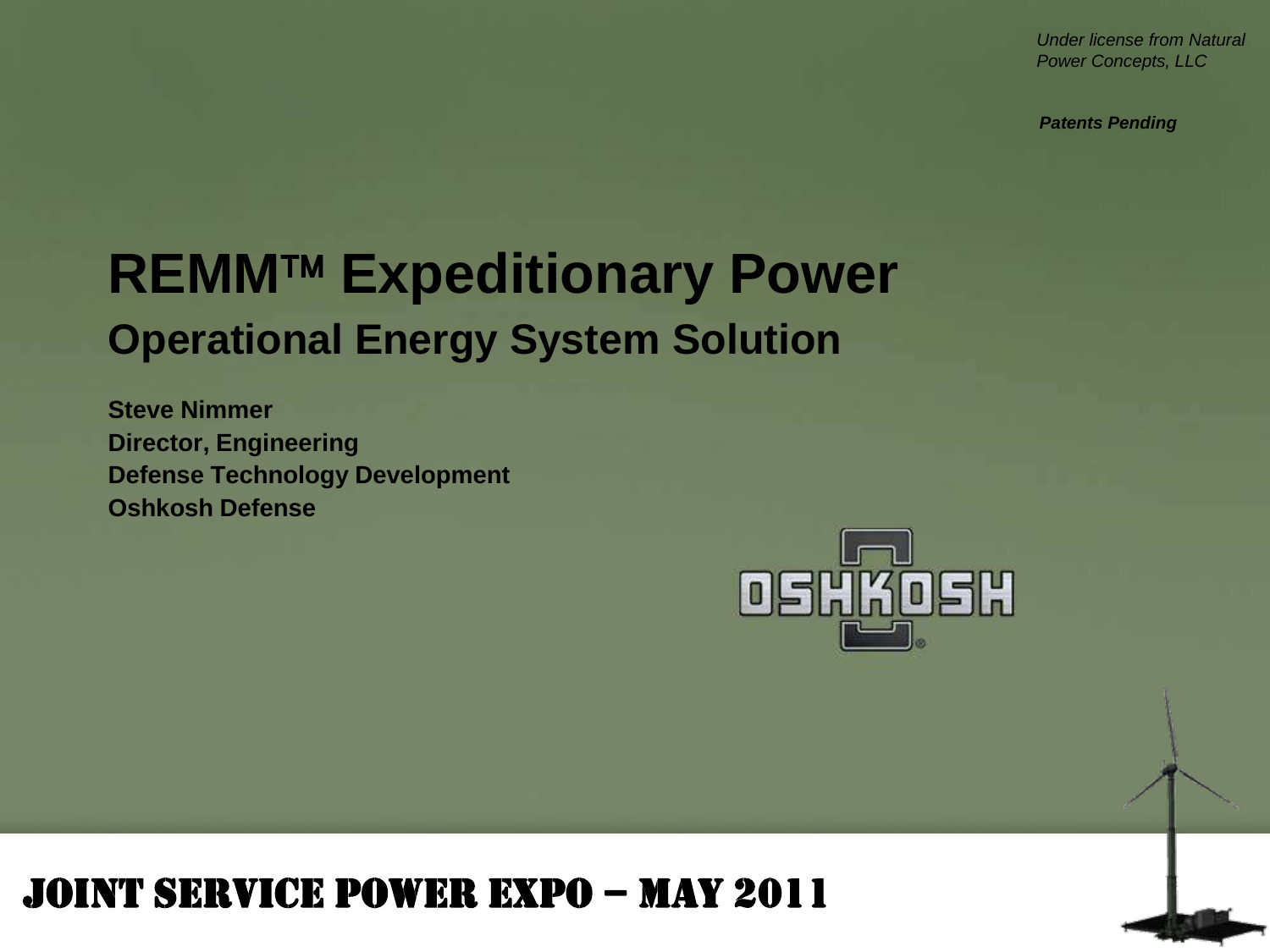# **REMM™ Expeditionary Power Mobile & Renewable Operational Energy**

#### **Presentation Outline**

- DoD "Capability Gap" Challenge
- REMM™ System Inspiration
	- HEMTT A3 Heavy Tactical Vehicle
		- 100 kW Export Power
		- C130 / C17 Aircraft Compatible
		- Enhanced Load Handling System (ELHS)
	- Folding Blade Wind Turbine Innovation
- REMM™ Expeditionary Power Module
	- Design Configuration

**DEFENSE** 

- Specifications / System Performance
- Product Attributes / Discriminators
- Operational Demonstration Opportunities

REMMTM EXPEDITIONARY POWER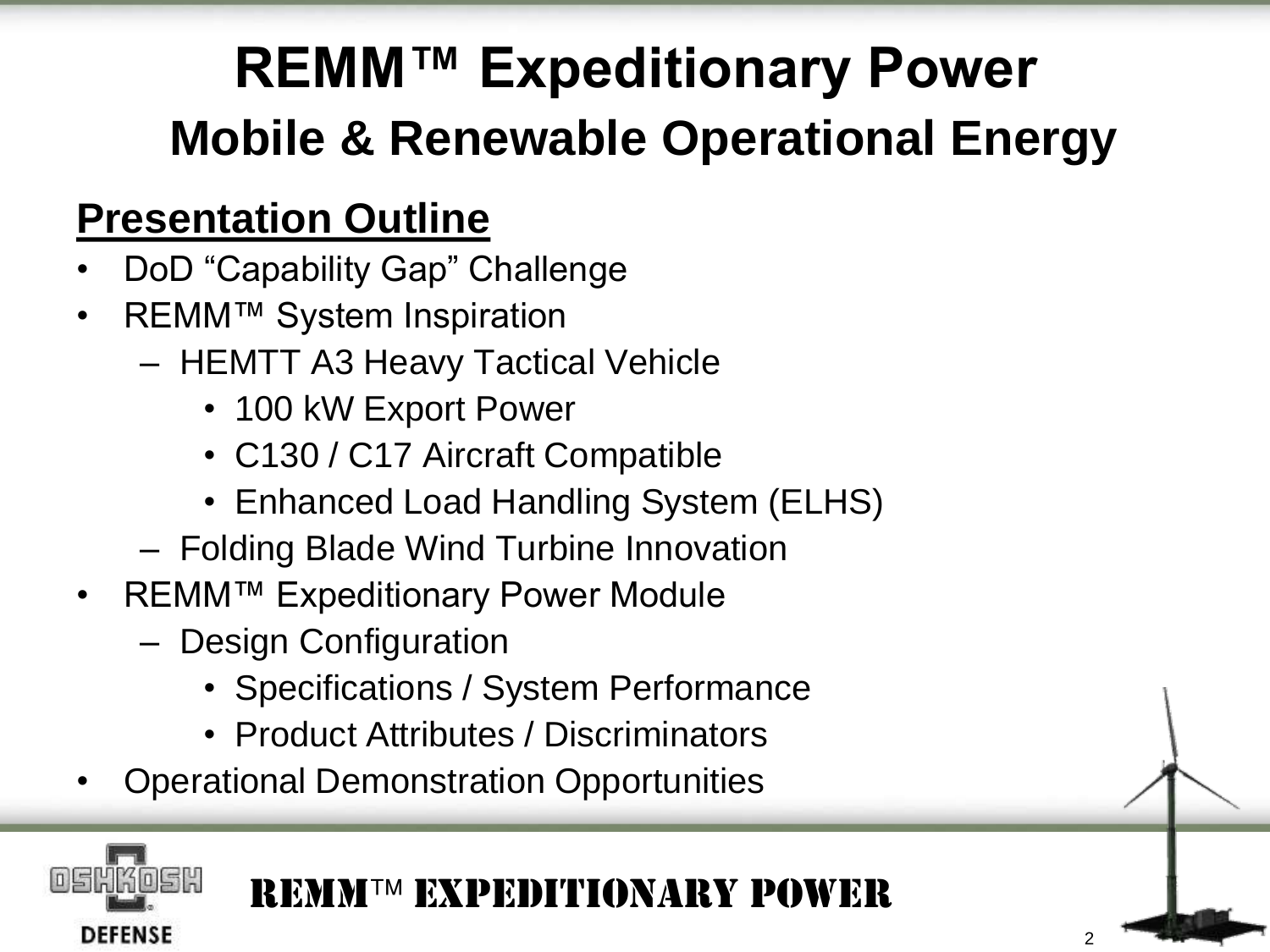## **CAPABILITY GAP CHALLENGE**

- Power and Energy Innovation Workshop July 2009
	- Army Requirement & Development Commands
		- TRADOC / ARCIC / RDECOM / TARDEC
	- All DoD Services represented
	- National Labs & Academia
	- Industry Experts

**DEFENSE** 

- Expeditionary Energy Surety "Help Needed"
	- Support and sustain operations in forward, austere locations
	- Operate with only what you carry in for an extended time period
	- Readily transported within existing military logistics infrastructure
	- Eliminate need for fossil fuel or greatly extend time for fuel resupply

3

## REMM Expeditionary Power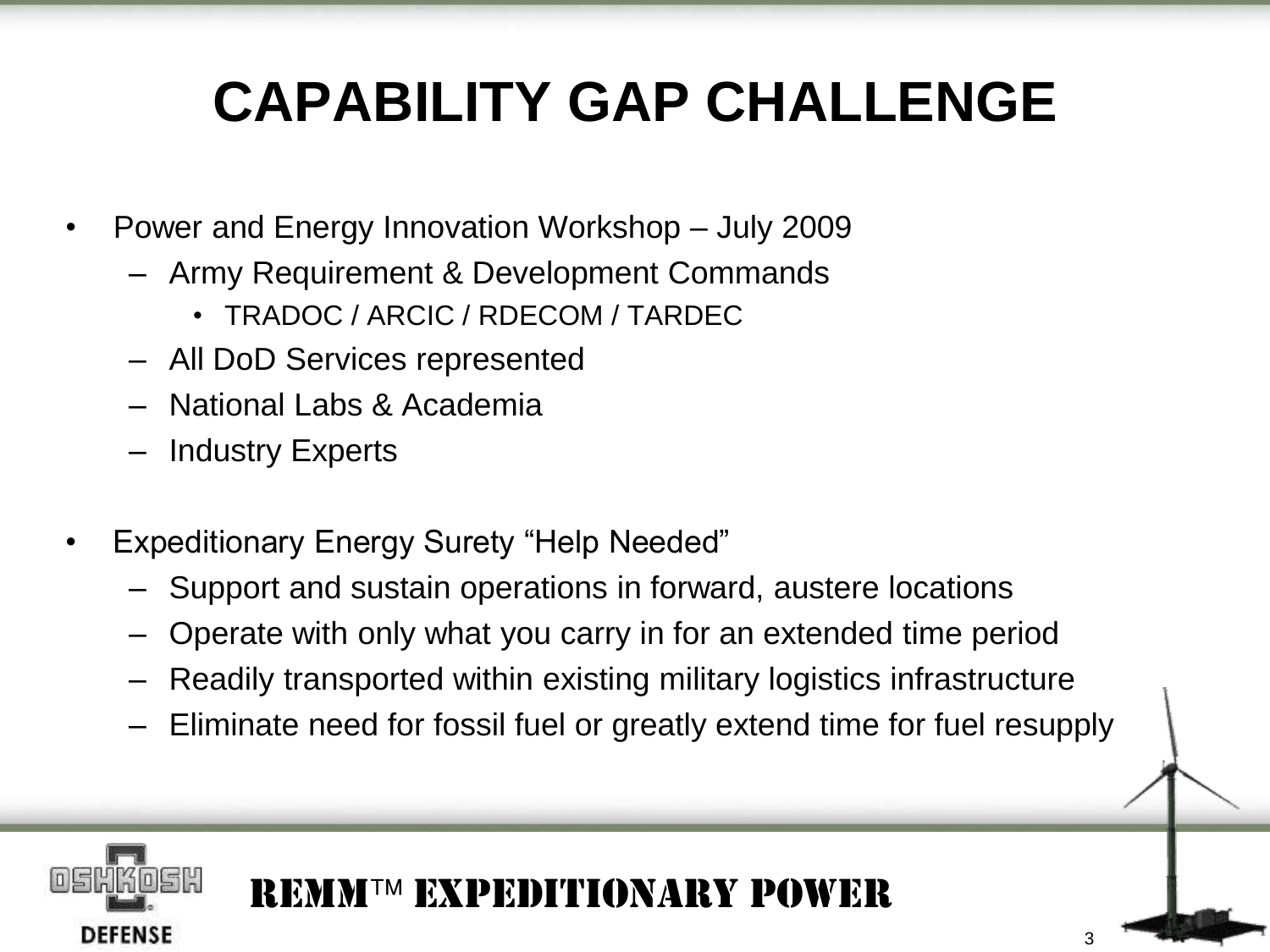## **Diesel Electric HEMTT A3 Exports 100 kW of Mil-Spec A/C Power**

- Exportable A/C Power
	- 100kW @ 480V or 240V 60Hz
	- 86kW @ 416V or 208V 50Hz
	- 86kW @ 120V 50Hz or 60Hz



Katrina Support: Charity Hospital New Orleans – Sept 2005

Oshkosh Co. Purchasing Office Power Outage – June 2008





Wittman Field: Simulated Disaster Oshkosh, WI – Sept 2001



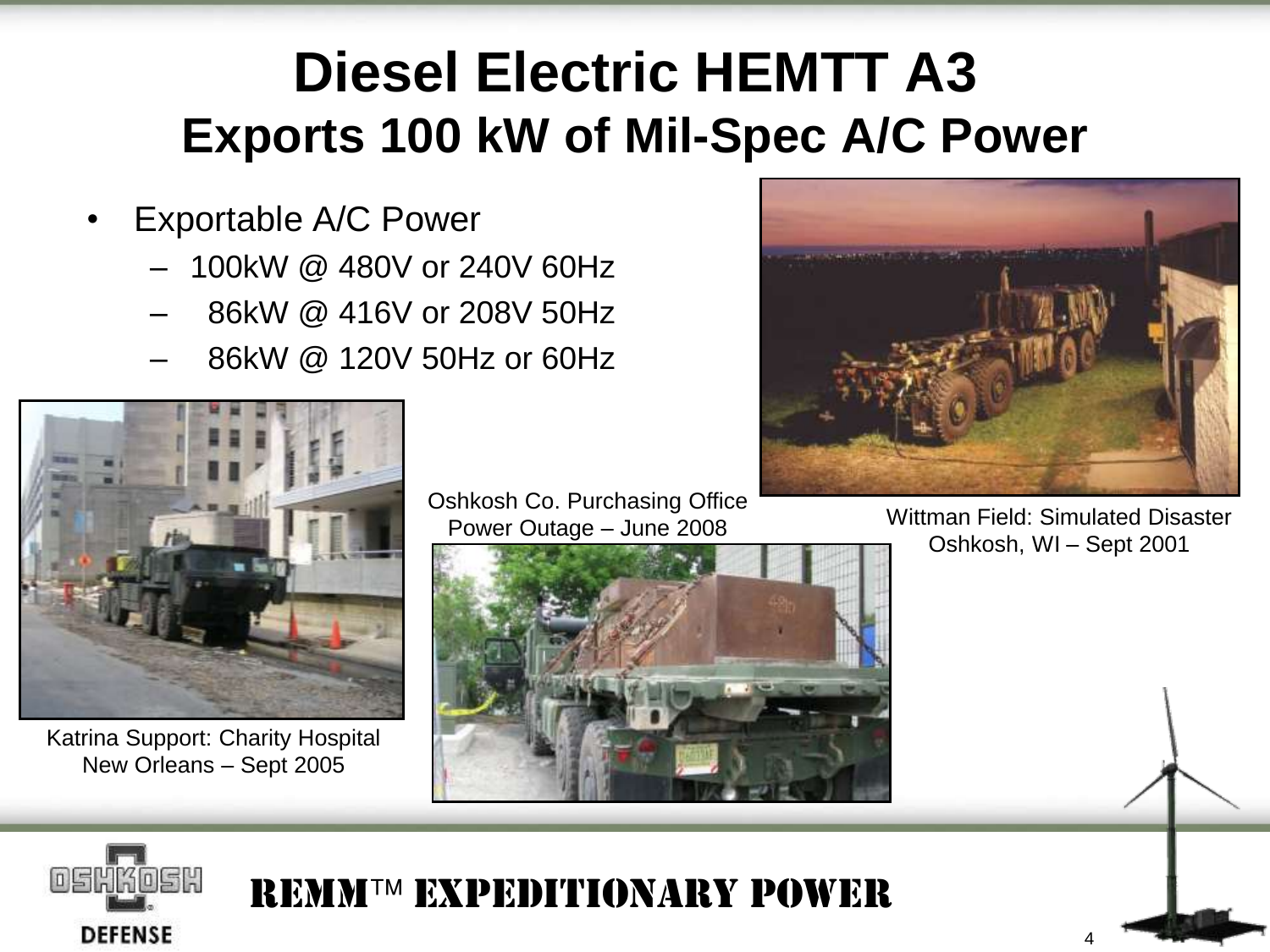## **HEMTT A3 + ELHS = Logistics Enabler Enhanced Load Handling System (ELHS)**

- Transports 13-Ton Payload
	- 20' Standard or CROP style Flatrack
- Loads/Unloads 13-Ton Cargo
	- $-$  Ground  $\leftrightarrow$  Truck
	- $-$  Truck  $\leftrightarrow$  Trailer
	- $-$  C130  $\leftrightarrow$  Truck
- HEMTT A3 is C130 / C17 Transportable











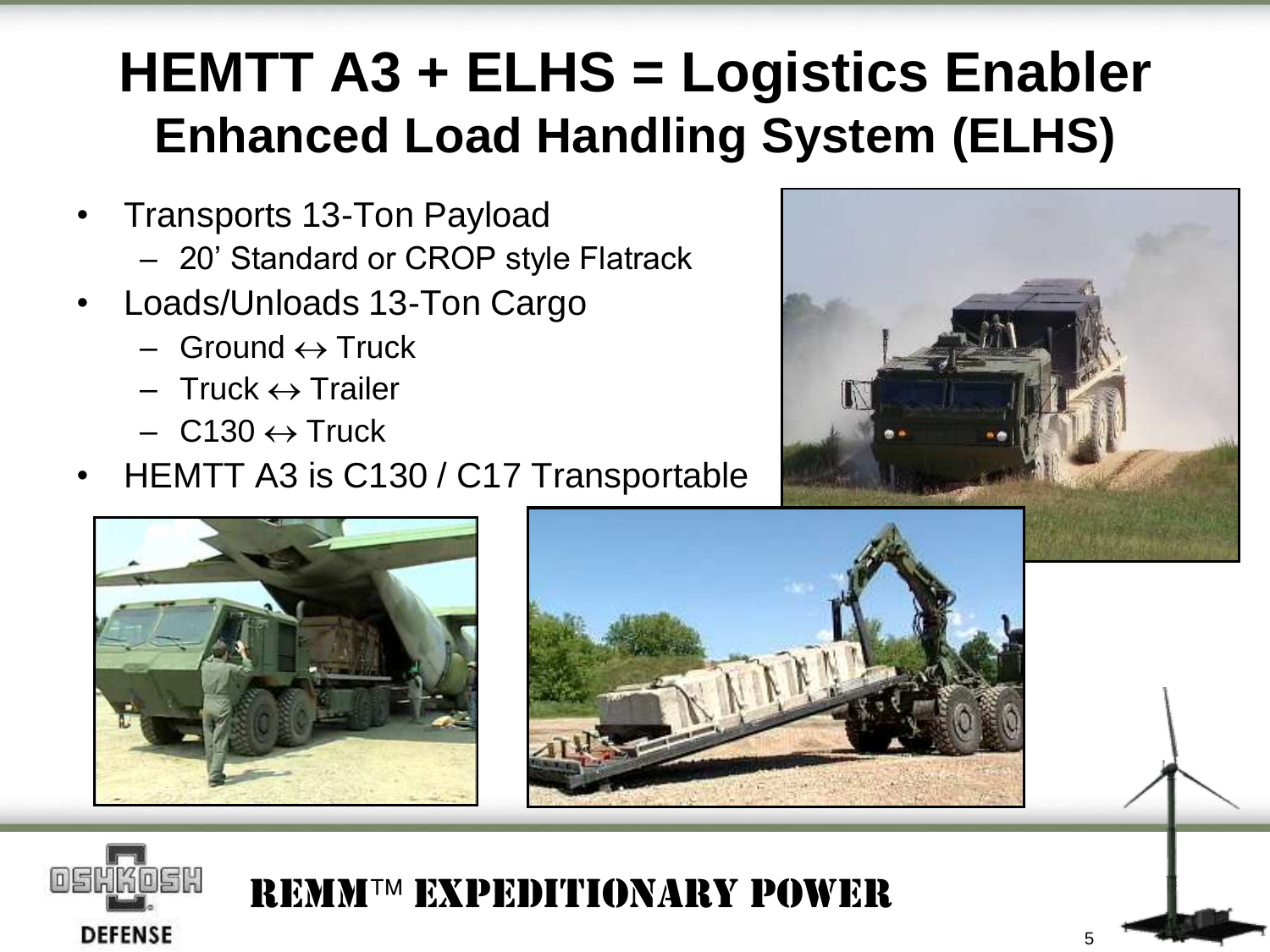### REMM™ - Folding Turbine & Mobile System **Concepts**

- Natural Power Concepts
	- Technology Incubator Co.
	- John Pitre: Inventor & Founder
	- Multiple Patents Pending
- Technology Licensed to Oshkosh Defense











*Under license from Natural Power Concepts, LLC*

*Patents Pending*



#### REMMTM EXPEDITIONARY POWER

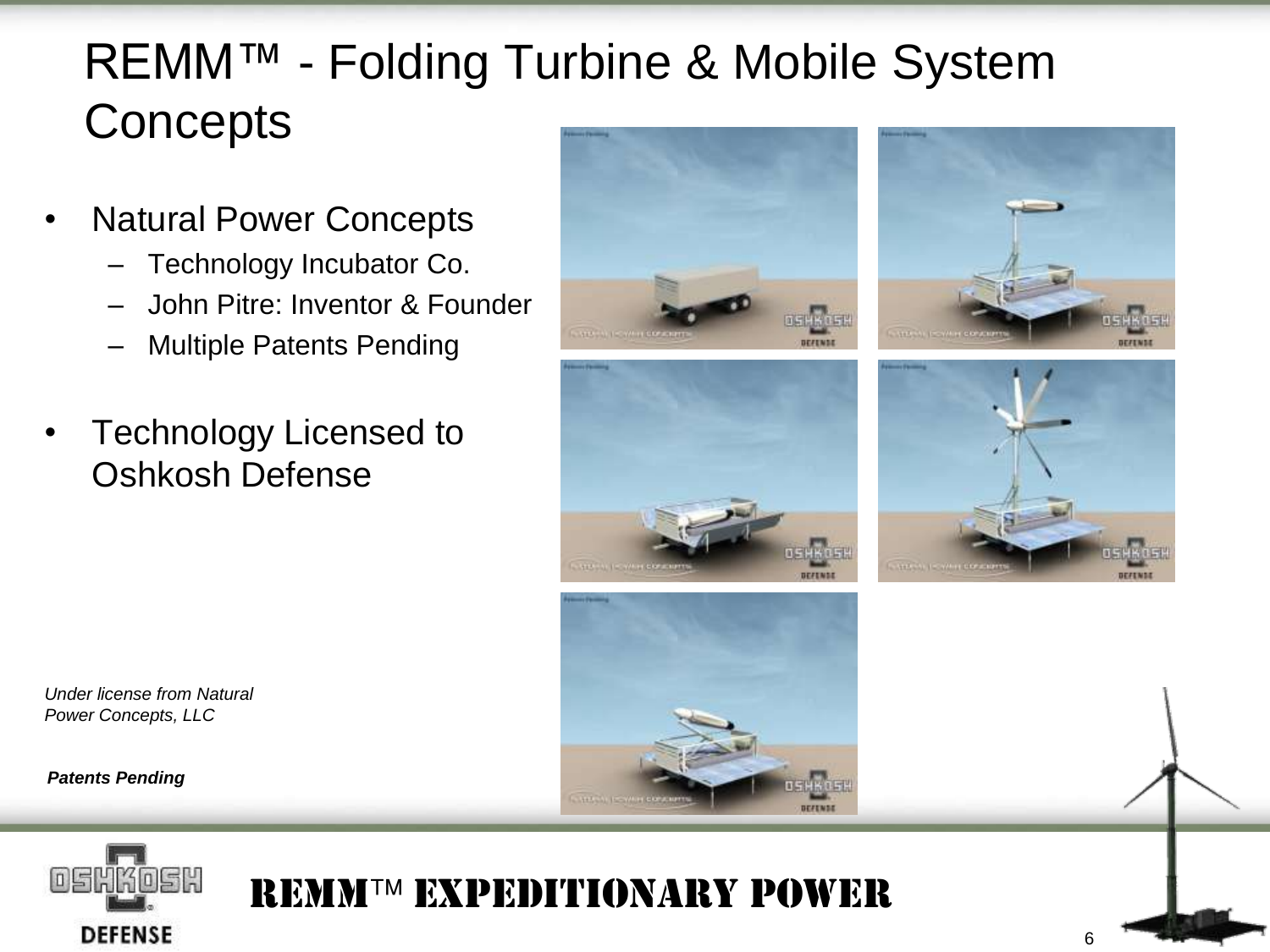## Proof of Concept Folding Blade Turbine

- NPC / John Pitre Invention
	- Quarter scale working turbine
	- Initial testing in Hawaii
	- Energy production
	- Power conversion efficiency



*Under license from Natural Power Concepts, LLC*

*Patents Pending*



REMMTM EXPEDITIONARY POWER

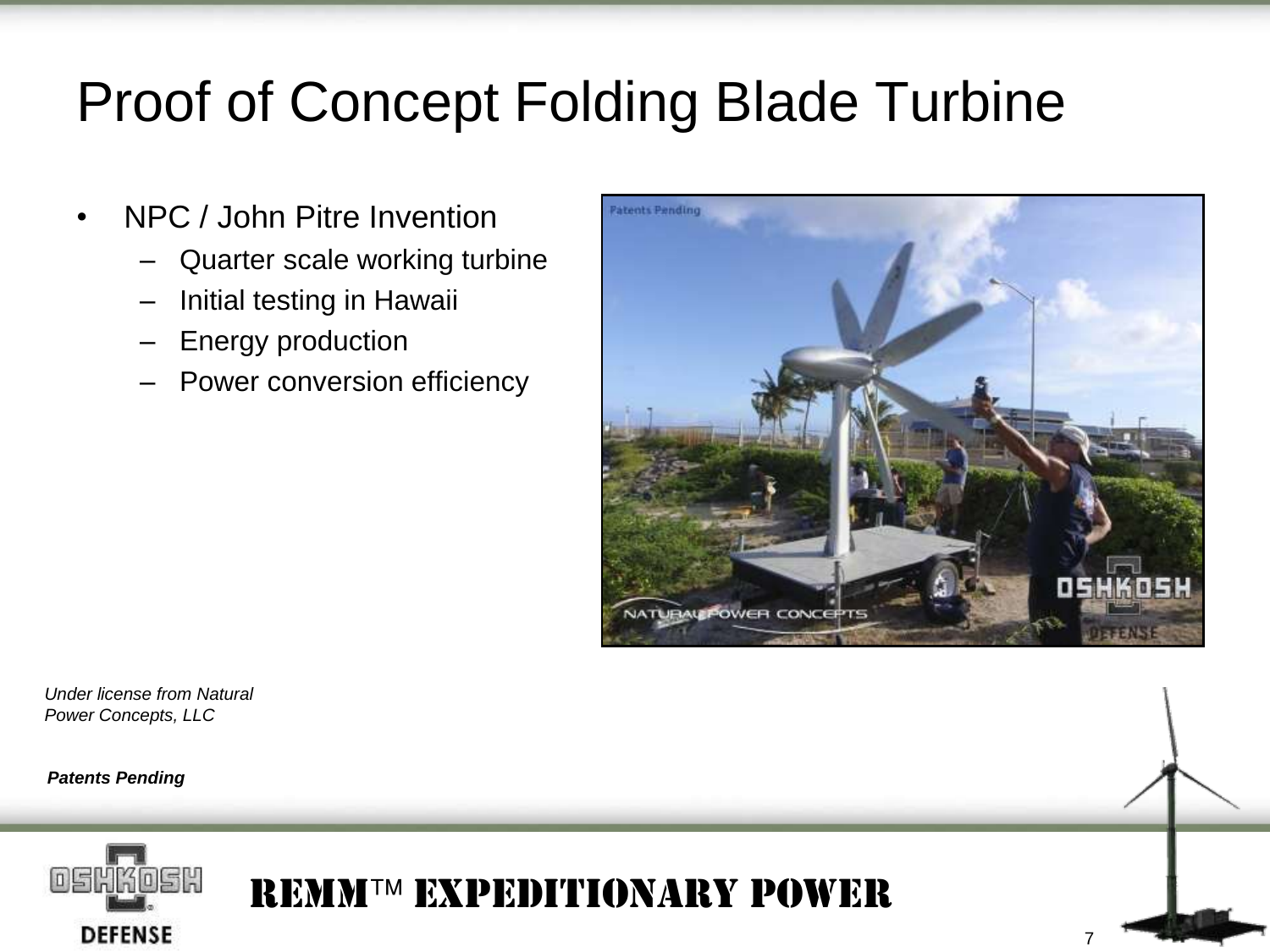#### **REMM™ Expeditionary Energy - Concept Video GVSETS / AUSA 2009 HEMTT A3 & PLS Trailer Transporting REMM™ Modules**



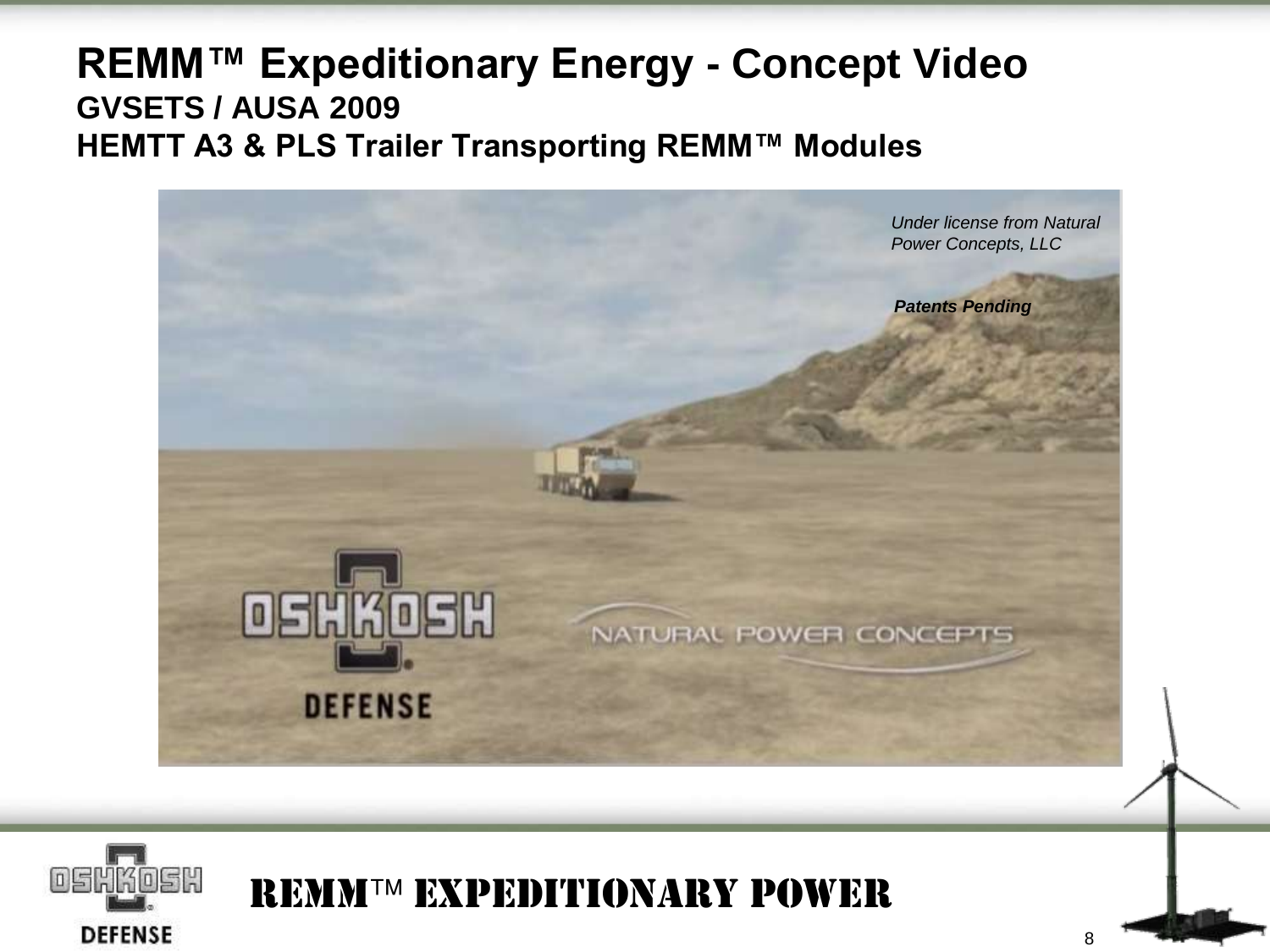#### Oshkosh REMM™ Expeditionary Power Module Configuration – May 2011 *Under license from Natural*

*Power Concepts, LLC*

*Patents Pending*

9



**REMM™ Deployed** 





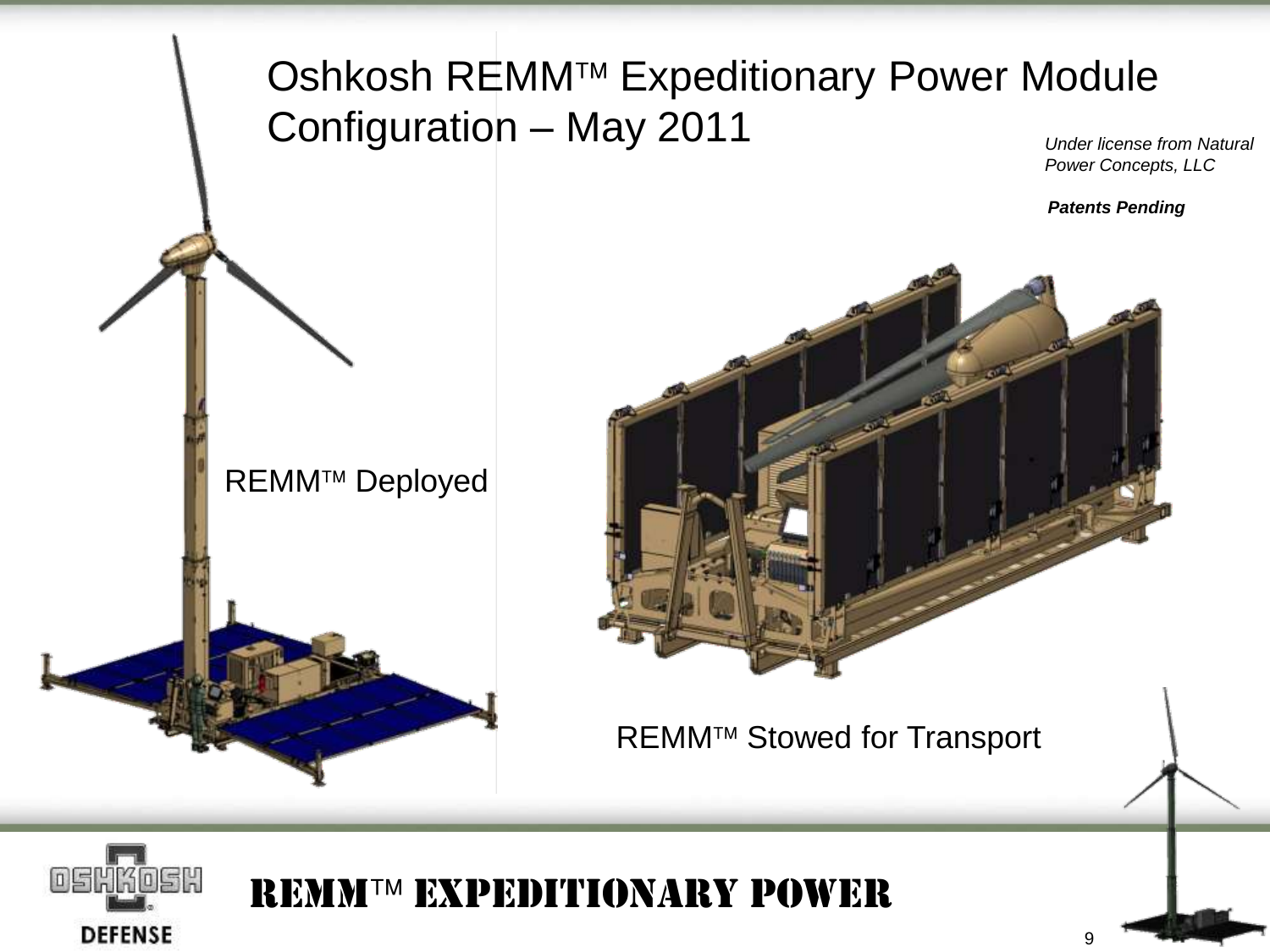# REMM™ in Transport Configuration

*Under license from Natural Power Concepts, LLC*

*Patents Pending*

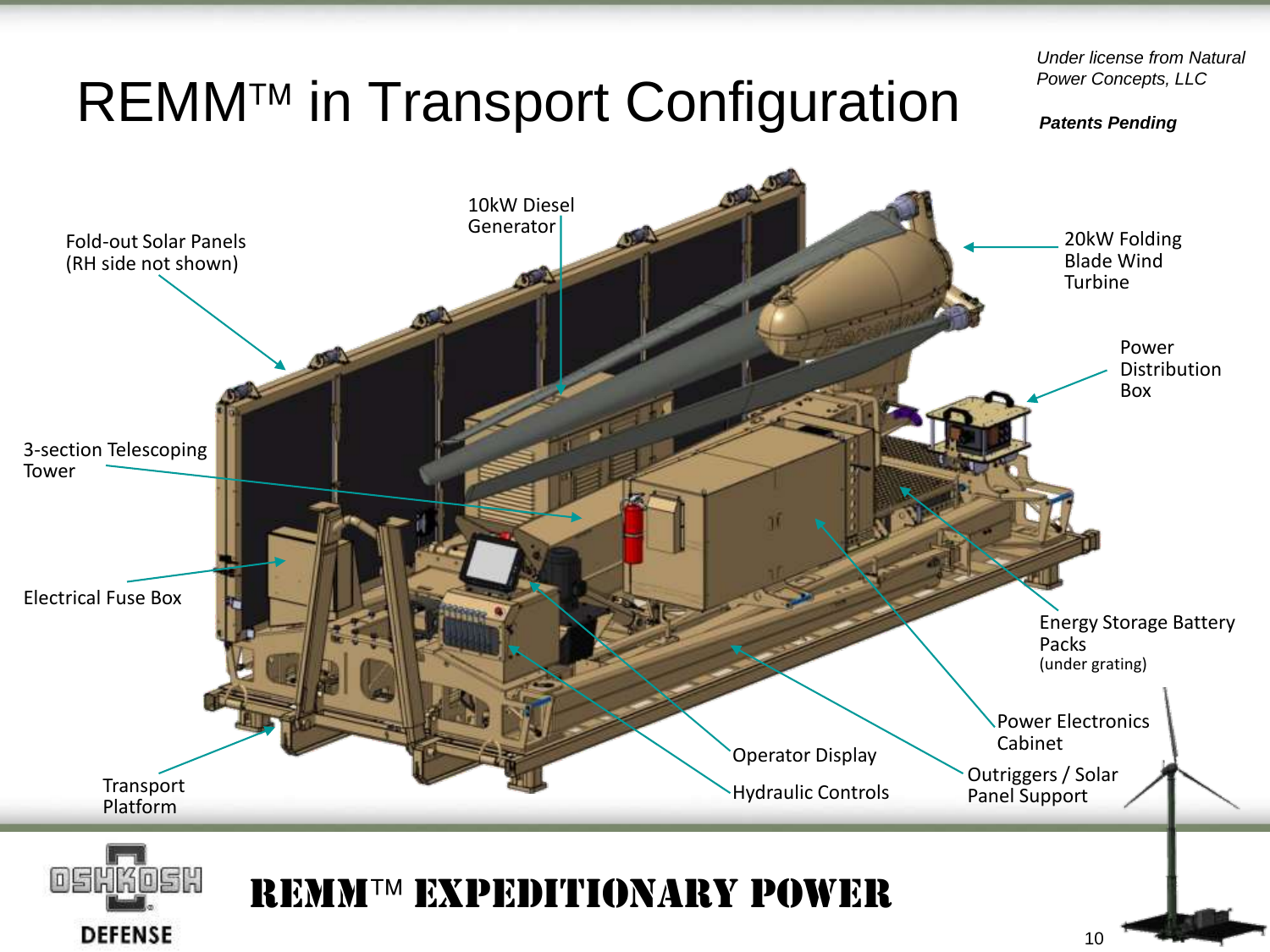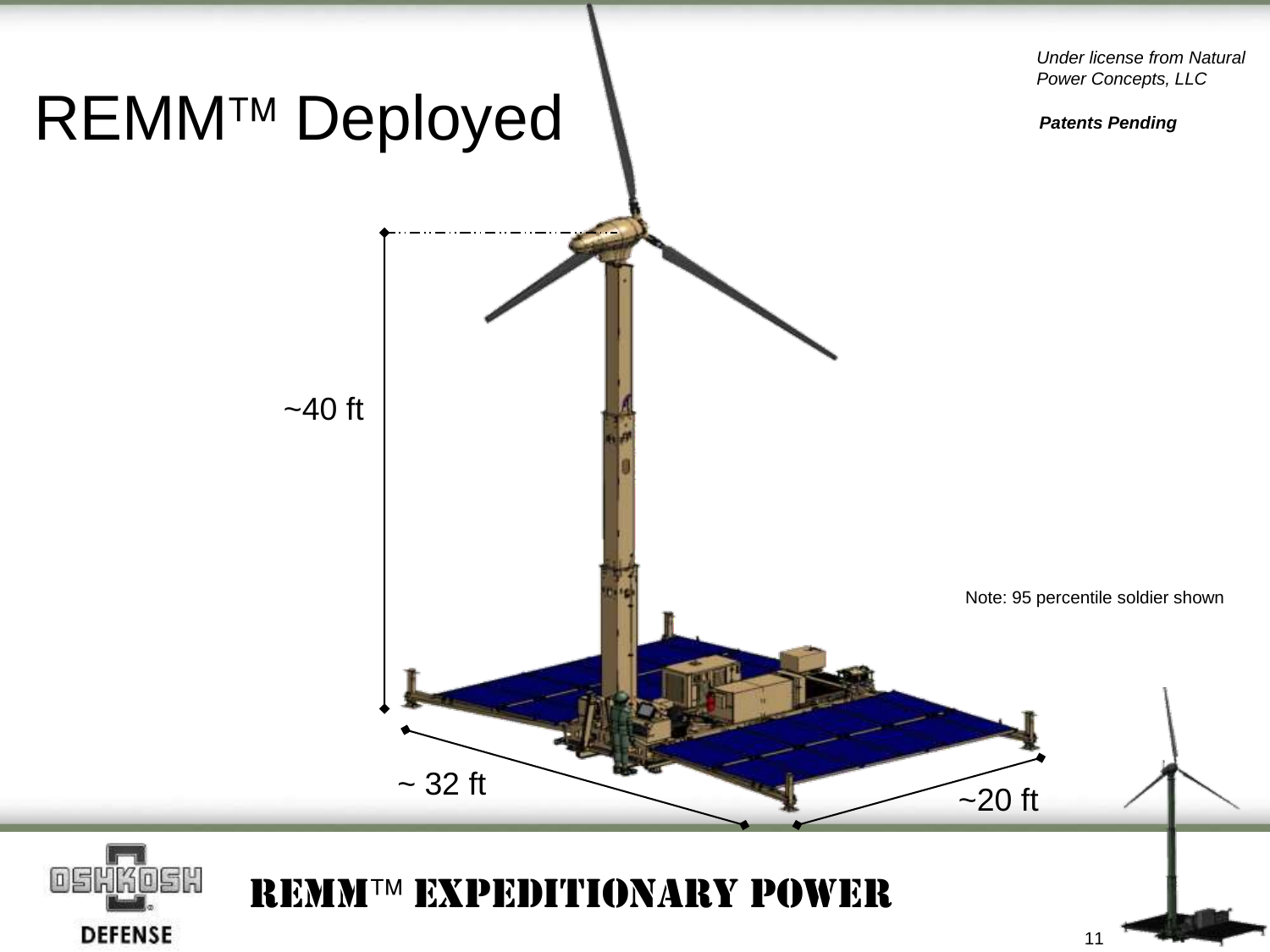## REMM<sup>™</sup> Deployment Process

*Under license from Natural Power Concepts, LLC*

*Patents Pending*

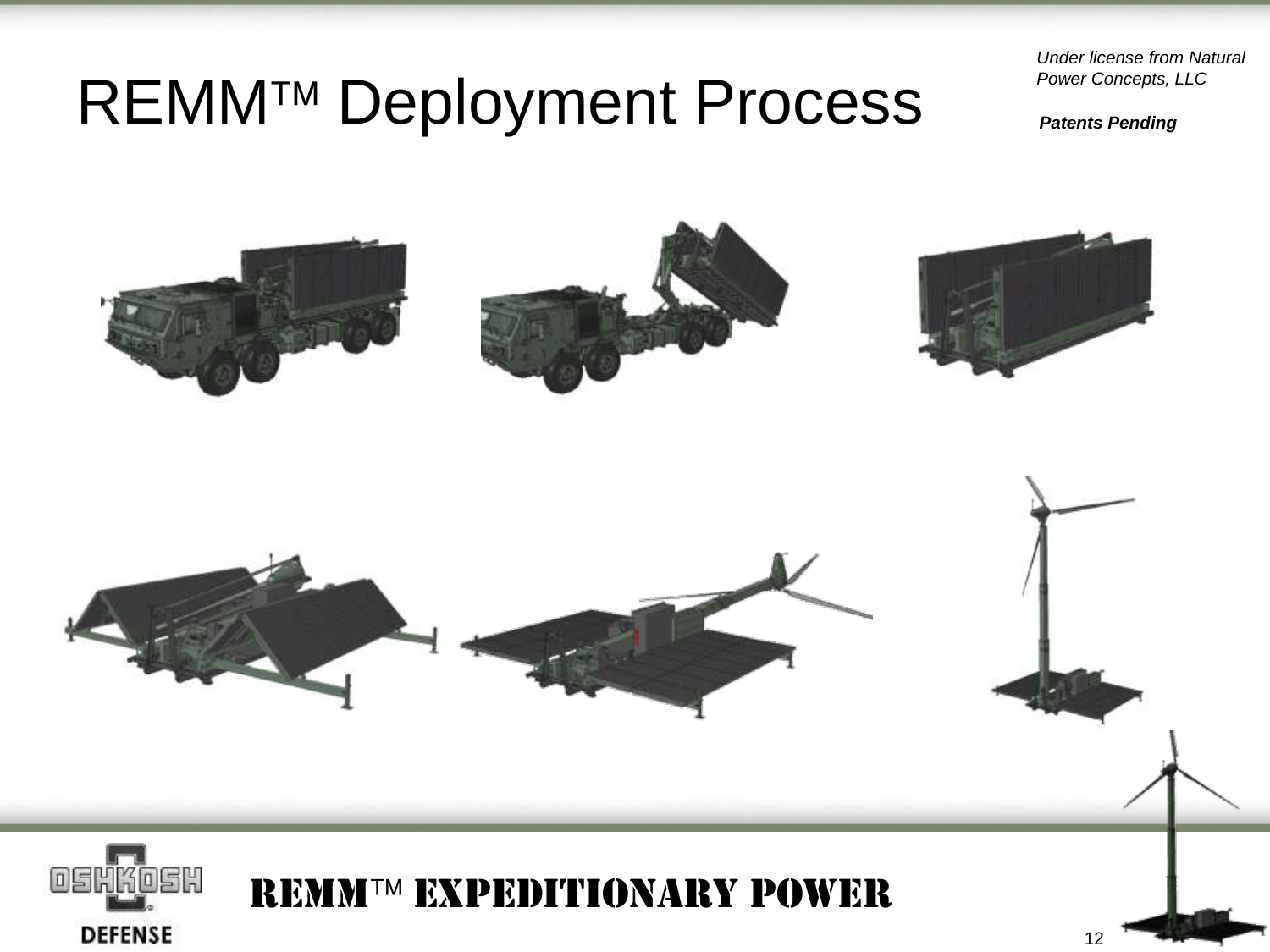# **REMM™ Technical Demonstrator Specifications**

- $ISO$  container with REMM weighs  $\leq$  13 Tons
- REMM system output rating
	- $-$  Continuous output  $=$  10kW
	- $-$  Peak output = 20 kW
- Wind turbine energy production
	- $≥$  2.0 kW @ 10 mph wind
	- $≥ 5.0$  kW @ 14 mph wind
	- $= 20.0$  kW  $\sim 25$  mph wind
- Solar energy production
	- $\geq 4.5$  kW

**DEFENSE** 



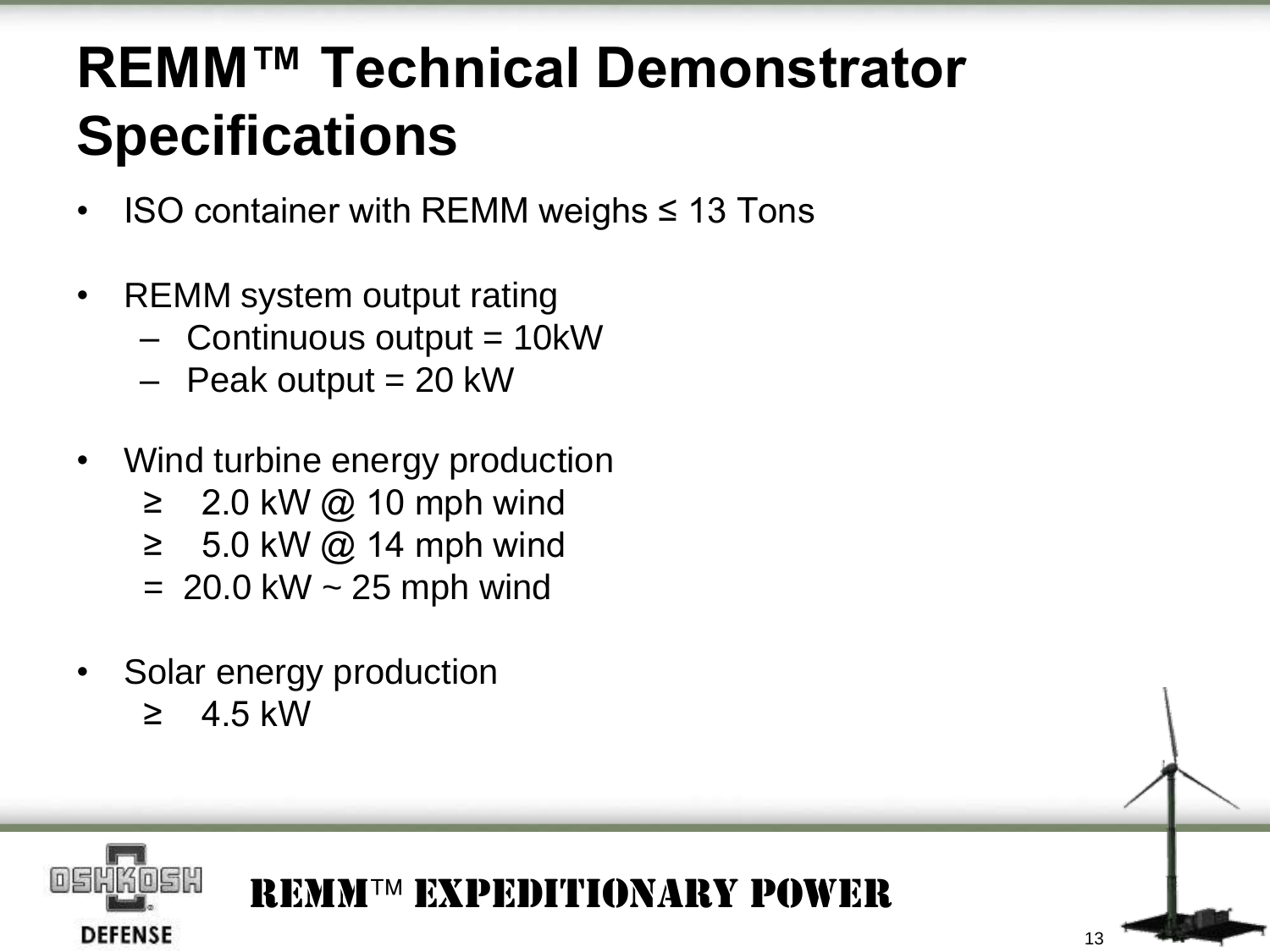## **REMM™ Technical Demonstrator Specifications (cont'd)**

- Energy storage system features:
	- Two light weight Li-Ion battery packs
	- 4 hours of 10kW continuous output
- 10kW on-board backup generator
	- Needed to guarantee a 24 / 7 output system rating

REMMTM EXPEDITIONARY POWER

14

- DF2 / JP8 fueled with 24 hour fuel capacity
- Automatically activated on demand
- Export power off-grid electrical distribution box
	- 120 V, Single-Phase A/C @ 60 Hz
	- 208 V, Three-Phase A/C @ 60 Hz

**DEFENSE**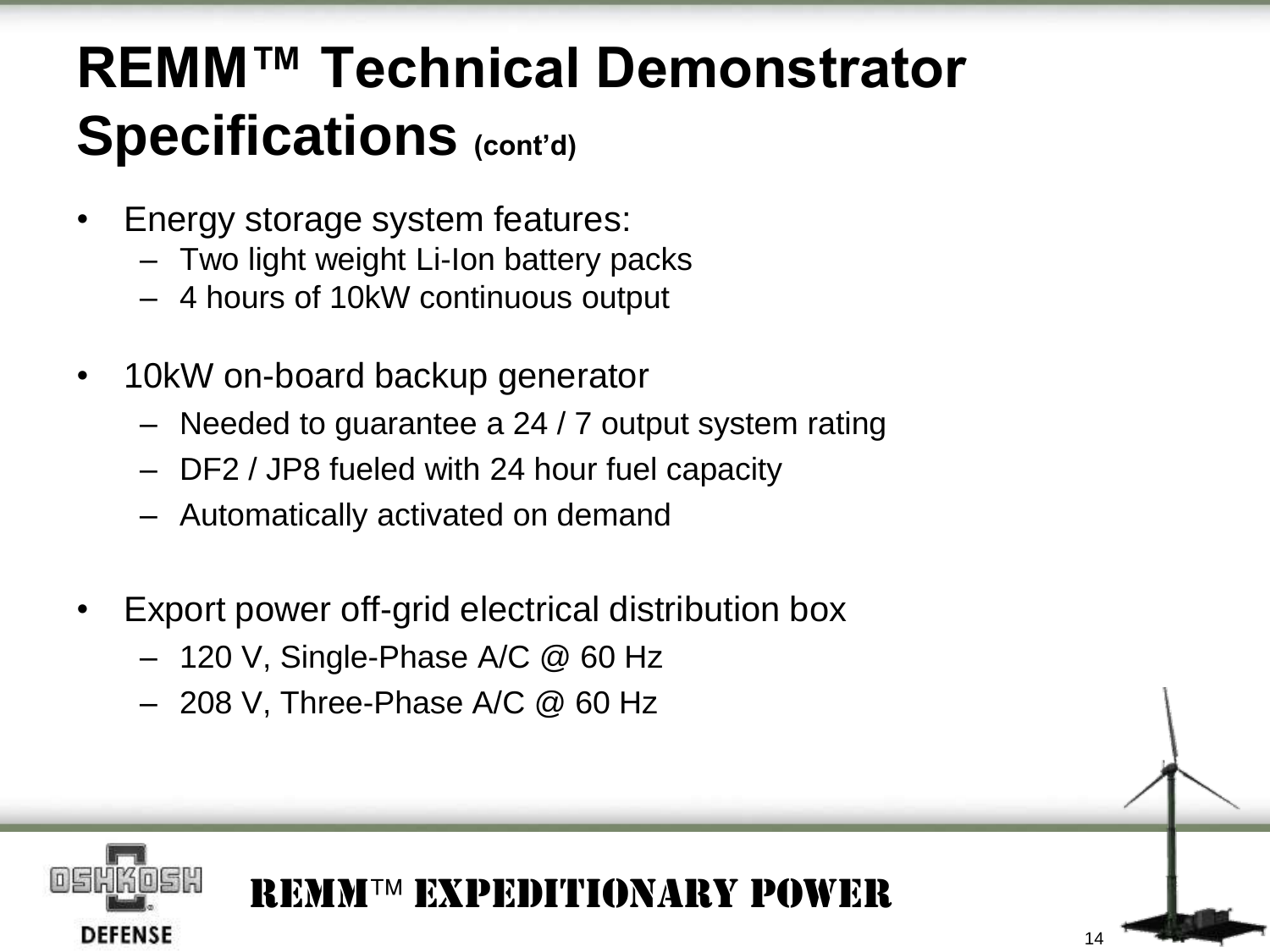# **REMM™ System Attributes**

- Renewable energy / transportable micro-grid solution
- For remote, austere locations / expeditionary or humanitarian missions
- 34' or 38' diameter blade sweep options
- Wind turbine designed to maximize energy conversion in low winds
- Folds for transport on 20 ft LHS transportable platform
- Slides inside a standard 8' x 8.5' x 20 ISO container
- Transports on a C-130 cargo aircraft
- Drive on/off C-17 aircraft capability on HEMTT A3 or PLS Trailer
- Operates as a stand-alone "off-grid" system
- Options for "grid-tied" REMM

DEFENSE

• Automated, self-contained, self-managed control system

REMMTM EXPEDITIONARY POWER

15

• Wireless remote system monitoring capability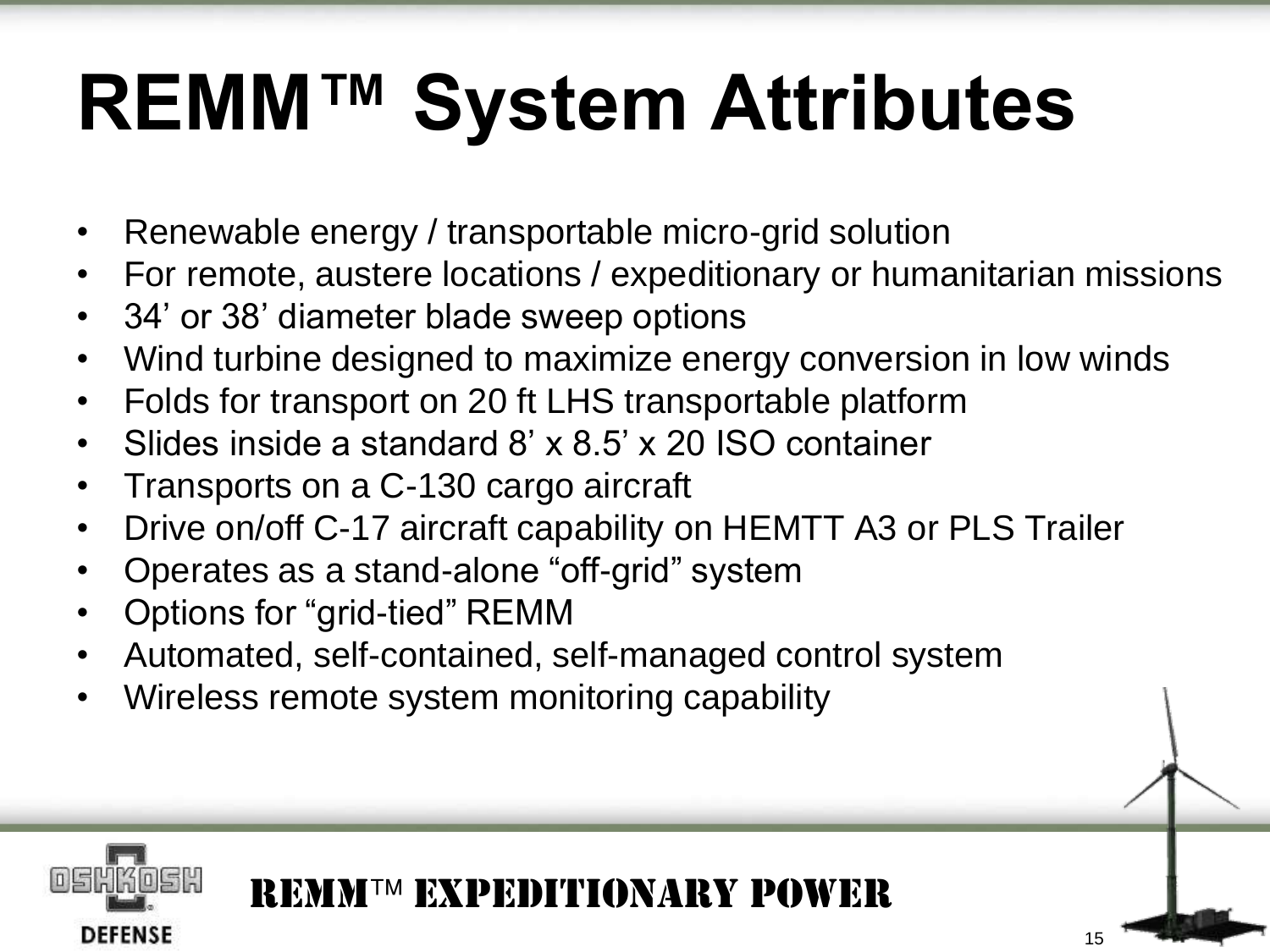# **REMM™ Product Discriminators**

- Folding blade invention enables largest transportable wind turbine
	- Size matters: Blade swept area impacts wind energy production
	- Larger wind column = Greater wind energy conversion
- Designed around existing military transport logistics
	- 13-Ton LHS equipped Tactical Wheeled Vehicles (TWV)
	- C-130 and C-17 cargo air planes
	- Standard ISO container compatible
- Rolling micro-grid solution

DEFENSE

- Convenient set up, takedown, and redeployment
- Options for off-grid / grid-tied solutions
- Standalone micro-grid or micro-grid power source
- Fully automated control with remote monitoring capability

# REMMTM EXPEDITIONARY POWER